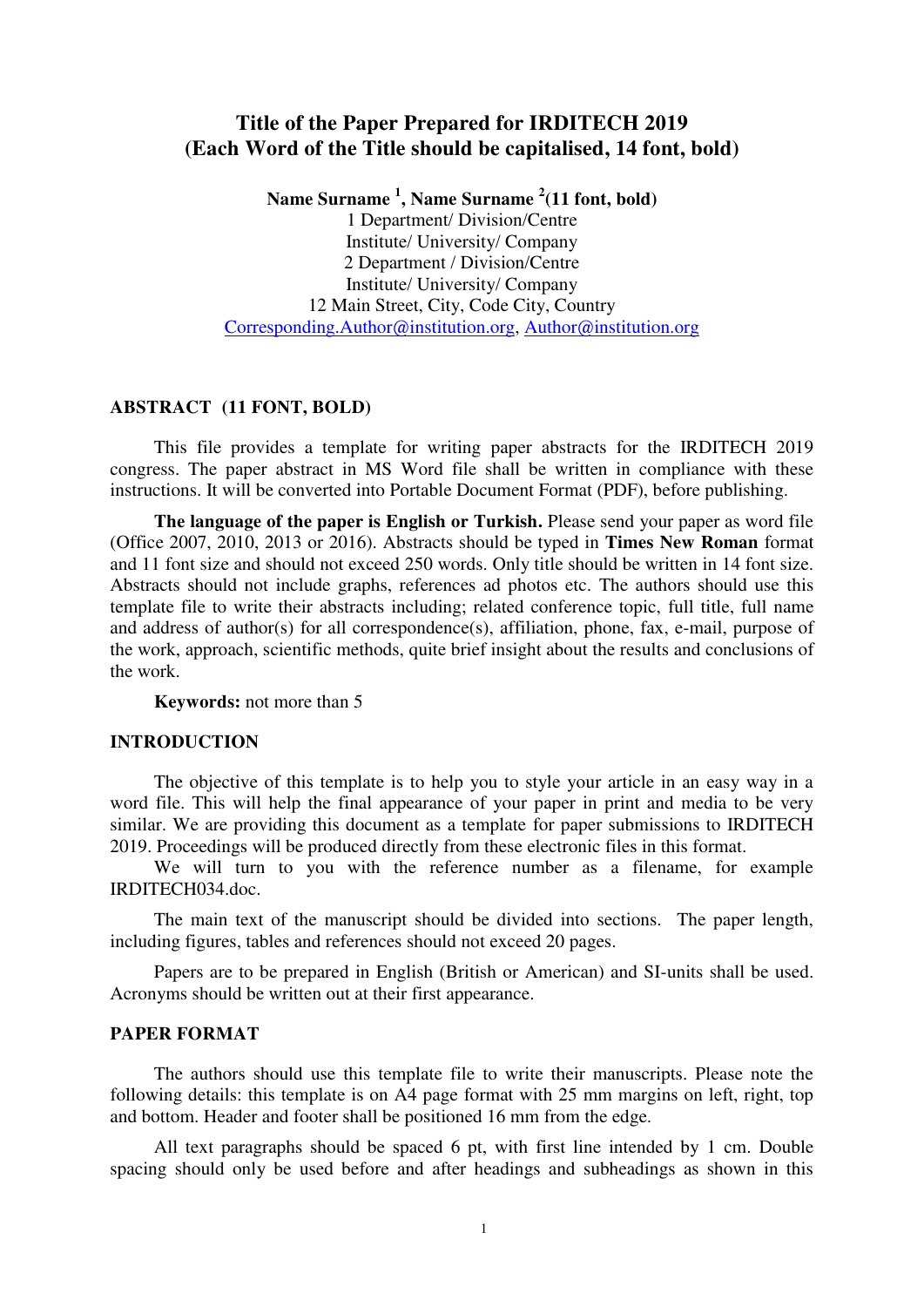example. Position and style of headings and subheadings should follow this example. It is expected to use single line spacing in the text. No spaces should be placed between paragraphs.

Please DO NOT change any of the above mentioned page, paragraph and font settings.

## **Fonts**

Papers should use 11-point Times New Roman font. The styles available are bold, italic and underlined.

#### **Tables and Figures**

Figure captions and table headings should be sufficient to explain the figure or table without needing to refer to the text. Figures and tables not cited in the text should not be presented. Styles Heading Table and Caption Figure are available in this template for tables and figures.

**"Use of Color and Line Density";** The Proceedings are to be printed in black and white, so, do not use color for emphasis, use line thickness in your graphics and sketches in your full paper. It is recommended that text in figures is not smaller than 10-point font size.

The following is the example for Table 1.

| Factor           | <b>Prefix</b> | <b>Symbol</b> |
|------------------|---------------|---------------|
| 10 <sup>24</sup> | votta         |               |
| $10^{21}$        | zetta         |               |
| 1 $\Omega^{18}$  | exa           |               |

Table 1 Title of Example Table

Tables and figures should be placed close after their first reference in the text. All figures and tables should be numbered with Arabic numerals. Table headings should be centred above the tables. Figure captions should be centred below the figures. An example is shown in Figure 1.



Figure 1 Title of Example Figure

## **Equations**

Each equation should be presented on a separate line from the text with a blank space above and below. Equations should be clear and expressions used should be explained in the text. The equations should be numbered consecutively at the outer right margin, as shown in Eq.  $(1)$  and  $(2)$  below: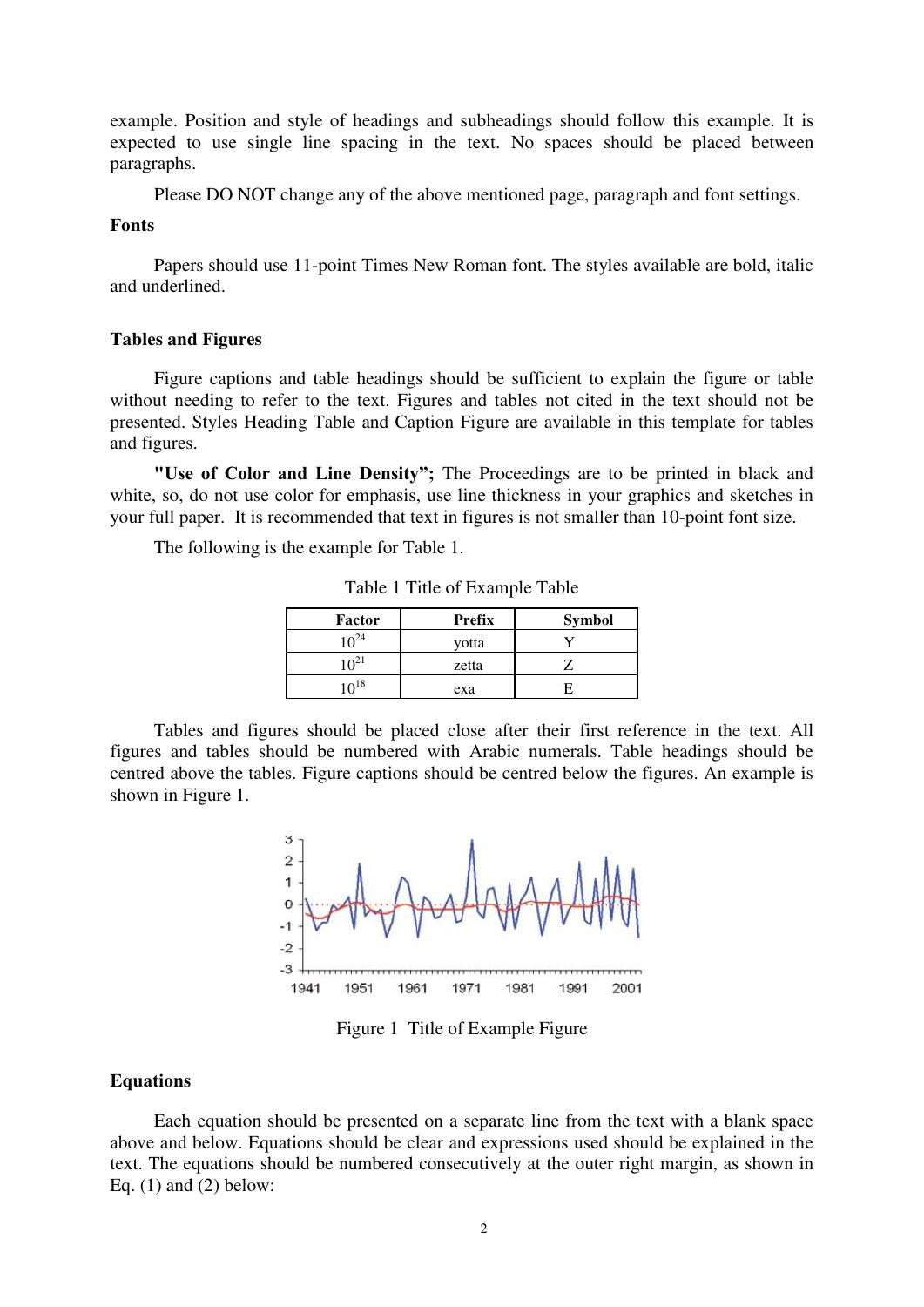$$
\overline{E} = 0.49 \overline{H}_s^2 \overline{T}_e \left( 1 + \frac{\sigma_H \sigma_H}{\overline{H}_s^2} + 2 \frac{\tau_{HT} \sigma_H \sigma_T}{\overline{H}_s \overline{T}_e} + \frac{\tau_{H^2 T} \sigma_{H^2} \sigma_T}{\overline{H}_s^2 \overline{T}_e} \right)
$$
(1)

$$
Q = -kA \frac{dT}{dx}
$$
 (2)

### **References**

Reference numbers in the text should be designated by square brackets, e.g., [1-4]. The references should be listed in the same order as cited in the text. References should be typed in Times New Roman format and 10 font size. See also examples in the REFERENCES section of this template [1-4].

#### **3 CONCLUSION**

Please note that the references at the end of this document are in the preferred referencing style. Give all authors' names; do not use "et al." unless there are six authors or more. Use a space after authors' initials. Please give affiliations and addresses for private communications.

Capitalize only the first word in a paper title, except for proper nouns and element symbols. For papers published in translation journals, please give the English citation first, followed by the original foreign-language citation.

All publications cited in the text should be presented in a list of full references in the Reference section as they appear in the text (not in alphabetical order). Typical examples of references are as follows:

**Journal references** should contain: name of author(s); year; article title; journal name (in italic); volume; issue number; and page number(s). Typical example: [1] Zonooz, M.R.F., Nopiah, Z.M., Yusof, A.M. and Sopian, K. 2009. A review of MARKAL energy modeling. European Journal of Scientific Research 26(3): 352-361.

**Book references** should contain: name of author(s); year of publication; title; edition; location and publisher. Typical example: [2] Çengel, Y.A., Boles, M.A. 2002. Thermodynamics. Newyork: Mcgraw-hill.

**Proceedings reference example:** [3] Mayer, A., Biscaglia, S. 1989. Modelling and analysis of lead acid battery operation. In Proceedings of the Ninth EC PV Solar Conference. Reiburg, Germany, 25-29 September. London: Kluwer Academic Publishers.

**Revivew reference example**: [4] Lehmann, J., Gaunt, J., & Rondon, M. (2006). Bio-char Sequestration in Terrestrial Ecosystems — a review. Mitigation and Adaptation Strategies for Global Change, 11, 403-427.

**Technical Paper reference example:** [5] Parry, M. L., Canziani, O. F., Palutikof, J. P., van der Linden, P. J., & Hanson, C. E. Eds. Contribution of Working Group II to the Fourth Assessment Report of the Intergovernmental Panel on Climate Change, Cambridge, UK, 976